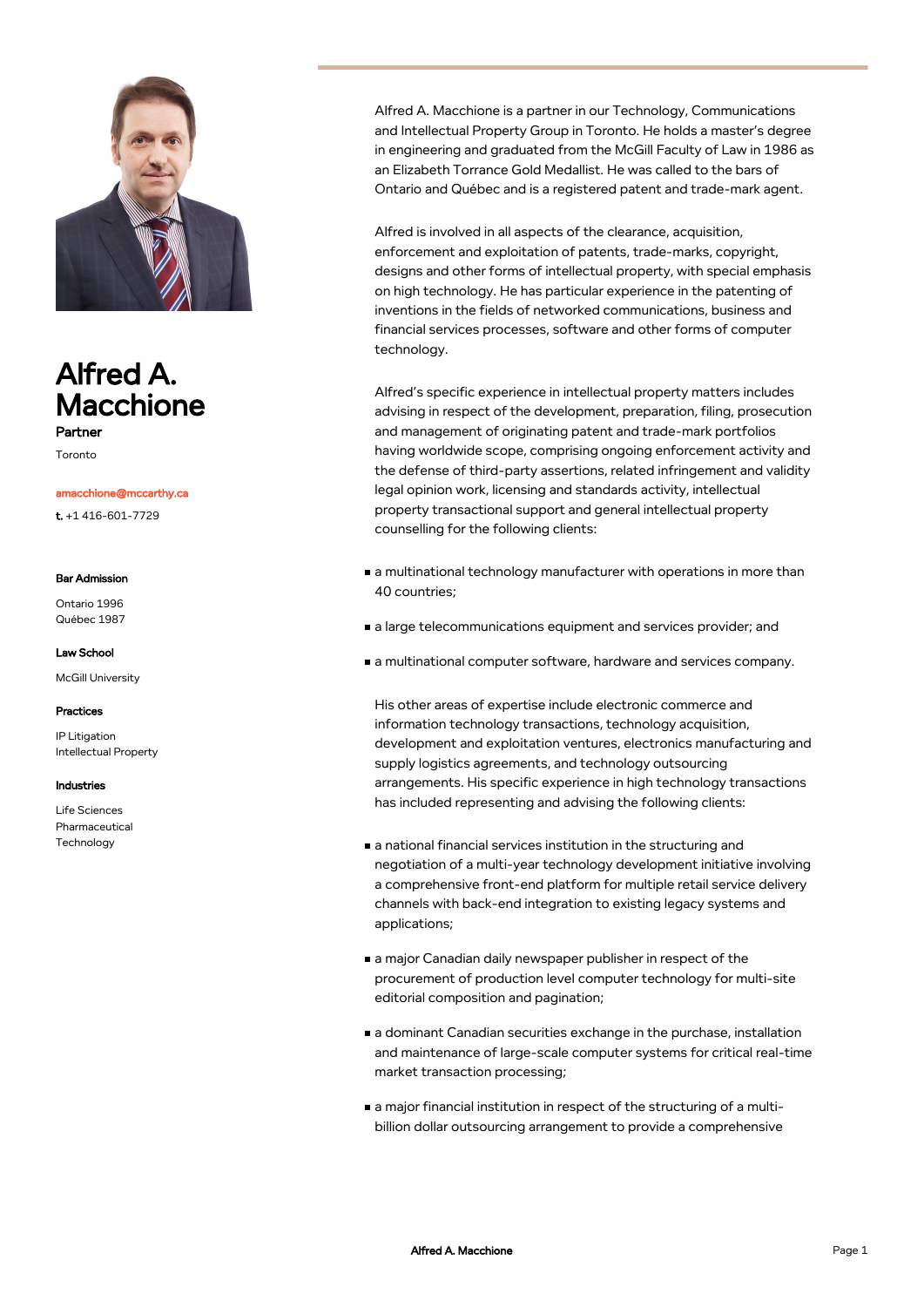# Alfred A. Macchione Partner

Toronto

#### amacchione@mccarthy.ca

t. +1 416-601-7729

information technology infrastructure across its national operations with related technology procurement, asset management and application support services;

- a provincial securities regulator in the procurement of data consolidation services for the collection and dissemination of quotation and transaction data among varied marketplaces, data vendors, news services and subscribers; and
- a large Canadian financial institution in respect of the restructuring of a novel internet-based electronic invoice presentment and payment service offered in conjunction with other major Canadian financial institutions and their commercial customers.

Prior to joining McCarthy Tétrault, Alfred practised for a number of years with another Bay Street firm in Toronto. Earlier in his career, he practised for several years at a large Ottawa-based intellectual property prosecution and litigation firm and thereafter, in-house with the Canadian arm of a multinational computer company.

Alfred is a past chair of the Information Technology Committee of the Intellectual Property Institute of Canada. He is also President of the Canadian National Group of the International Association for the Protection of Intellectual Property (AIPPI) and is international Co-Chair of the IT and Internet Standing Committee of that organization. He has served on various other professional committees in the areas of intellectual property and information technology law.

# Awards & Rankings

World IP Review Leaders Leading Lawyer: Intellectual Property

Chambers Global Leading Lawyer: Intellectual Property - Canada

Chambers Canada Leading Lawyer: Intellectual Property

The Canadian Legal Lexpert Directory Leading Lawyer: Computer & IT Law

The Legal 500 - Canada Leading Lawyer: Intellectual Property

Who's Who Legal: Global Leading Lawyer: Patents

Who's Who Legal: Canada Leading Lawyer: Patents

Expert Guides - Patents